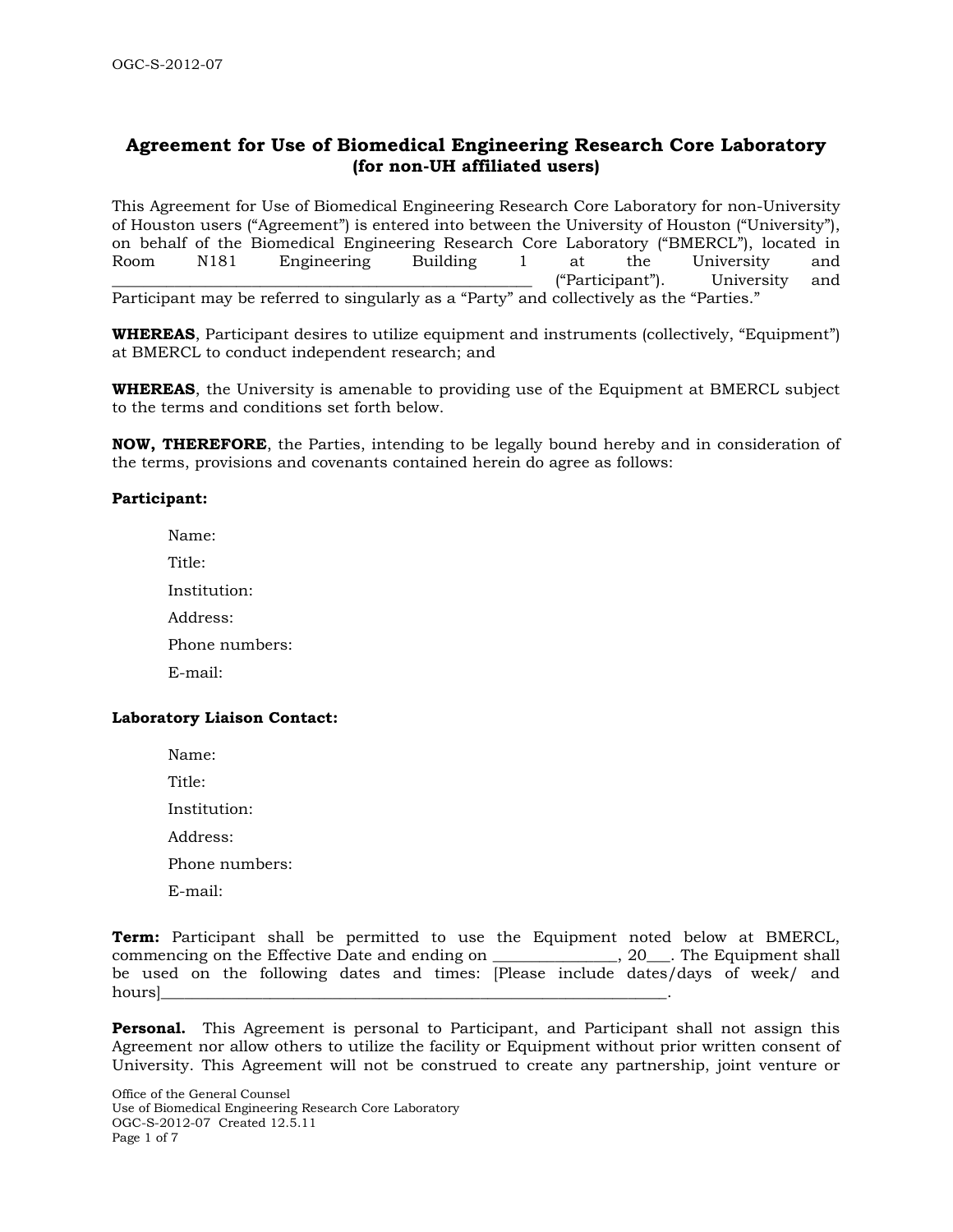other similar relationship between the Parties. Participant's right to use BMERCL shall not be construed as an endorsement by University or BMERCL of the research, data, or results produced or reported by Participant.

#### **Description of Activity**:

- 1. Participant will be analyzing its own items to be tested (e.g. biological, chemical, and/or physical samples) at BMERCL and will provide its own data analysis.
- 2. Participant notes the following samples it intends to test:

| Biological: _ |  |
|---------------|--|
| Radioactive:  |  |
| Chemical:     |  |
| Physical:     |  |
| Other:        |  |

- 3. Participant will provide the Laboratory Liaison Contact with not less than 48 hour advance written notice and description of any samples Participant will be testing at BMERCL in addition to or other than those identified above.
- 4. Participant acknowledges that Participant has submitted the Facility Use and Safety Agreement Form, including a description of the samples Participant plans to utilize for testing, for University's prior written approval and that such approval has been granted.

### **Safety**:

- 1. Prior to using the facility, Participant will complete and show proof of completion of the appropriate laboratory safety and biosafety classes (as well as other appropriate Safety training as required for Participant's research), and the BMERCL safety exam. Participant shall also affirm its review of BMERCL's lab practices guide, safety rules, and policies and procedures, and shall provide Material Safety Data Sheet (MSDS) forms for all reagents. Applicable information is further available at [http://bmercl.uh.edu.](http://bmercl.uh.edu/)
- 2. Participant shall wear proper personal protective equipment suitable for the research being conducted in accordance with BMERCL procedures and commonly accepted laboratory practices for the Equipment being used and the type of research being conducted.
- 3. Participant shall not do or permit anything to be done at BMERCL, or bring or keep anything therein which will, in any way, increase the rate of fire or any other insurance, casualty or otherwise, at BMERCL, or invalidate or conflict with the fire or other insurance policies, casualty or otherwise, or increase any danger or hazard at BMERCL, its fixtures or on property kept therein, or obstruct or interfere with the rights of University or BMERCL or those of any other occupant at BMERCL, or in any other way injure University or any other occupant of BMERCL, or subject University or any other occupant of BMERCL to any liability for injury to persons or property, or otherwise interfere with the good order of BMERCL.
- 4. Participant shall conduct its business and control its agents or representatives in such a manner as not to create a nuisance or interfere with, annoy or disturb any other department or occupant of BMERCL or University in its management or operation of the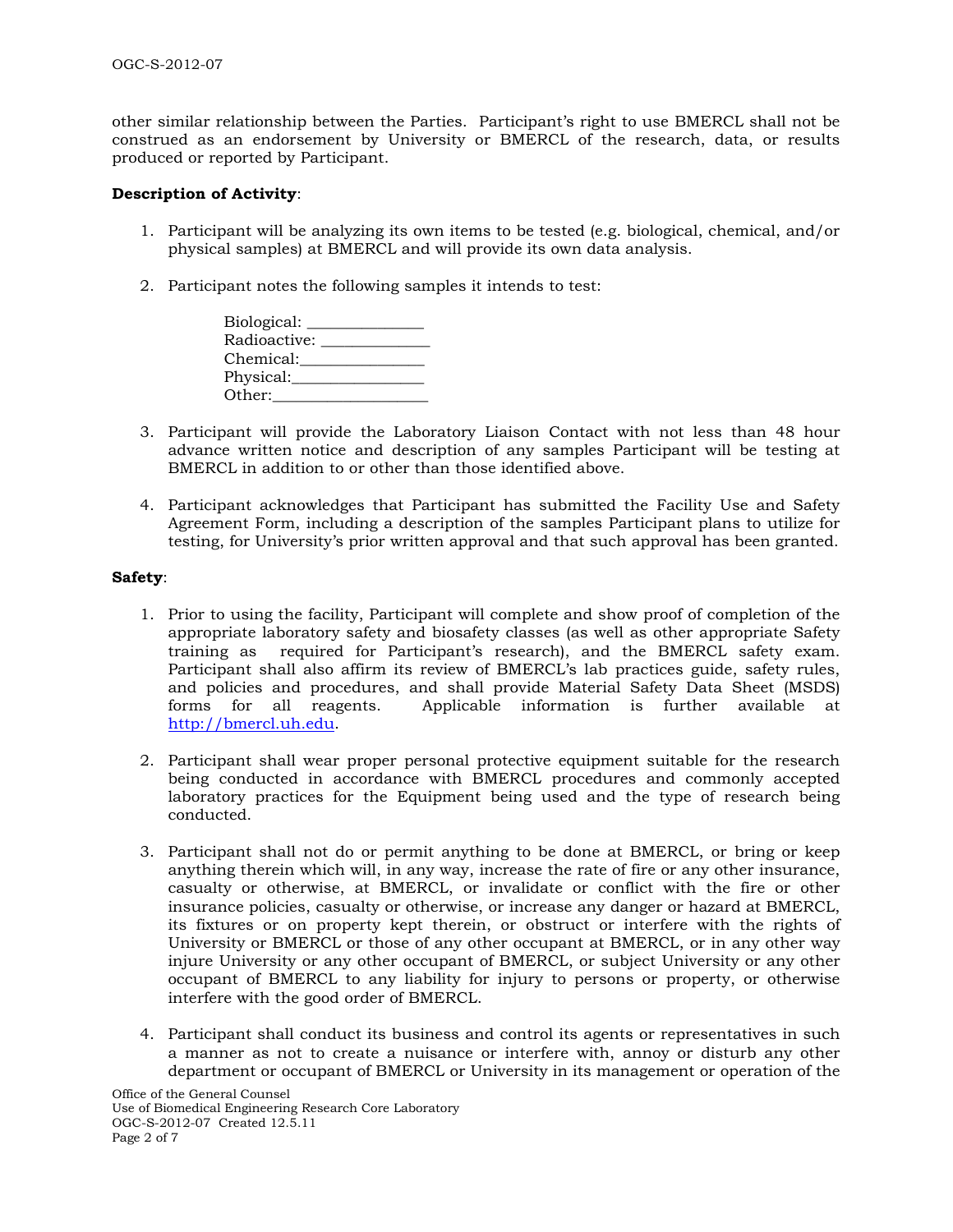BMERCL facility. Participant agrees to be bound by reasonable rules and regulations that are promulgated by the University and BMERCL.

- 5. Participant shall comply with all applicable laws, regulations and University policies and procedures, including all state, federal and other safety protocols associated with Participant's research and use of the Equipment at BMERCL, including, but not limited to, those related to the handling, storage and disposal of hazardous materials.
- 6. Participant shall be liable for all actual and consequential damages to real and personal property arising from and incidental to Participant's use of BMERCL.

**Equipment**: Participant will be utilizing the following Equipment at BMERCL:

## **BMERCL Instruments to be used (Please mark all that apply)**

| Alpha Innotech Micro Array Scanner               | Millipore Milli-Q Water System       |
|--------------------------------------------------|--------------------------------------|
| Alpha Innotech Gel Documentation System          | Consolidated Autoclave/Sterilizer    |
| <b>BMG-Labline Multimode Plate Reader</b>        | Nuaire CO <sub>2</sub> Incubators    |
| Stratagene Mx-3005P Real Time Q-PCR Machine      | Nuaire Biosafety Cabinet             |
| Nano-Drop ND-1000 UV/Vis or ND-3300 Fluor.       | Liquid Nitrogen Dewer                |
| AccuSpin 3R - Table-top Refrigerated Centrifuge  | -85°C Harris Ultra Low Freezer       |
| Sorvall RC-5B Refrigerated Superspeed Centrifuge | -20°C Frosted Freezer                |
| Perkin-Elmer Scintillation Counter               | +4°C Cold Box                        |
| <b>Automated Slide Stainer</b>                   | <b>Olympus Upright Microscope</b>    |
| Shanon Cryotome (Frozen Sectioning)              | Olympus Inverted Microscope          |
| Shanon Microtome (Parafin or Plastic Sectioning) | <b>Olympus Dissecting Microscope</b> |
| UV/Vis Spectrophotometer - HP 8453 Diode Array   | Other:                               |
|                                                  |                                      |

Nanolog Spectrofluorometer

University will provide Participant access to the Equipment checked above with appropriate scheduling to be agreed upon in writing by the Participant and the Laboratory Liaison Contact. BMERCL will provide technical support on the Equipment. Participant will be onsite at BMERCL when its experiments are in progress.

**Compensation:** For the services provided by the University pursuant to this Agreement, Participant shall be invoiced quarterly according to the User Fees approved by the University of Houston for the Fiscal Year and provided as an addendum at the end of this Agreement.

**Parking:** Participant shall be subject to and shall abide by University's rules and regulations relating to the use of the parking areas located at [http://www.uh.edu/pts/parkvisitor.htm.](http://www.uh.edu/pts/parkvisitor.htm)

Office of the General Counsel Use of Biomedical Engineering Research Core Laboratory OGC-S-2012-07 Created 12.5.11 Page 3 of 7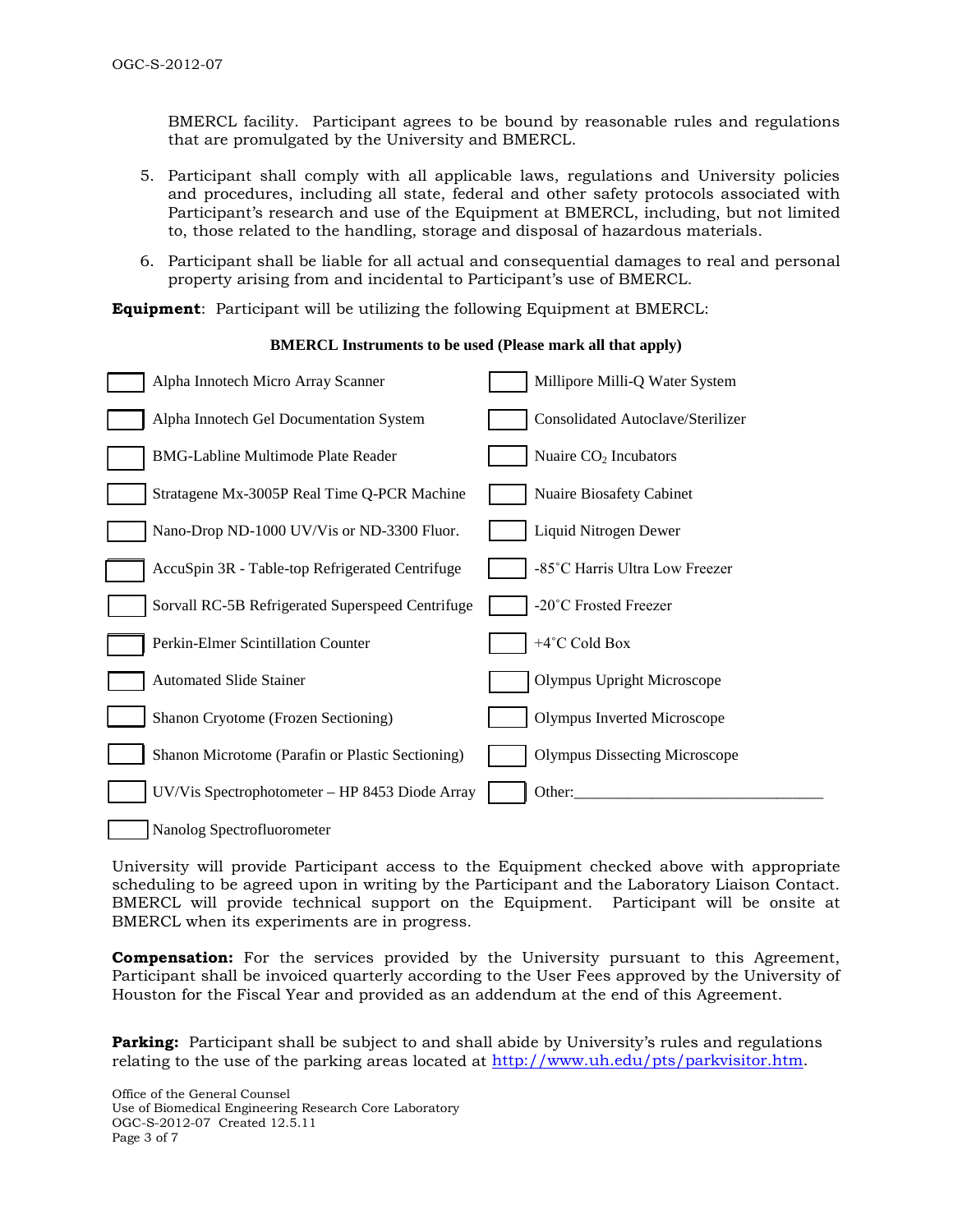The University shall not be assumed to be or held liable for any injury or damage resulting from violation of any parking agreement, rule, regulation or law by any other individual or entity. The University is not responsible for any damage or loss of motor vehicles or personal property contained in any motor vehicle on campus. Vehicle operators are responsible for familiarizing themselves with University parking rules and regulations.

#### **Participant's Acknowledgment and Assumption of Risk and Indemnity:**

- 1. All work performed by Participant and all property of Participant kept or stored at BMERCL will be at Participant's exclusive risk.
- 2. Participant hereby expressly agrees that University shall not be liable or responsible in any manner for any damage or injury to the person or property of Participant or the person or property of any other person or entity.
- 3. Participant acknowledges that work in a laboratory may expose Participant to hazards or risks that may result in illness, personal injury, or even death, and Participant fully understands and appreciates the nature of such hazards and risks. Such risks may include, but are not limited to, illness, personal injury, or death that is caused from engaging in research and testing, and related work, in a biomedical laboratory and being exposed to samples, reagents, chemicals, materials, tools and/or equipment, and fixtures, furniture, and equipment, that are commonly found in such a laboratory. These may include, but are not limited to, sharp blades for histological sample preparation, lasers and/or laser producing equipment, UV light, pressurized gases, radioactive materials, biological agents, animals, hazardous chemicals, and being exposed to various types and/or conditions of flooring which may be slippery. Participant understands that the University does not maintain any insurance policy covering Participant or Participant's activities at BMERCL, or any circumstances arising from or incidental to such activities. Participant acknowledges and represents his physical and mental abilities, with or without accommodation, enable Participant to participate in all aspects of the research activities at BMERCL and ability to be in the presence of, as well as use, the equipment, instruments, materials, and/or supplies at BMERCL.
- 4. Participant hereby accepts all risk to Participant's health, including injury or death, that may result from engaging in the research activities at BMERCL and hereby releases the University, its governing board, officers, employees, faculty members, and representatives and agents, from any and all liability to Participant, his personal representatives, estate, heirs, next of kin, and assigns for any and all claims and causes of action for loss of or damage to Participant's personal property and for any and all illness(es) or personal injury(ies) to Participant, including death, that may result from or occur during and as a result of the research or use of the BMERCL Equipment, whether caused by negligence of the University, its governing board, officers, employees, representatives, agents, or otherwise.Participant further agrees to be financially responsible for any medical bills incurred as a result of emergency medical treatment. Participant further acknowledges Participant has medical insurance coverage.
- 5. **Indemnity: To the fullest extent permitted by law, Participant shall indemnify and hold harmless the University, the University of Houston System, any of their governing board, officers, employees, faculty members, representatives, and agents from and against all liability, loss, expense (including reasonable litigation costs and attorney fees), or claims for injury or death, or damages arising out of Participant's negligent or intentional act(s) or omission(s) while participating in the research activities and use of Equipment at BMERCL (collectively, "Claim")**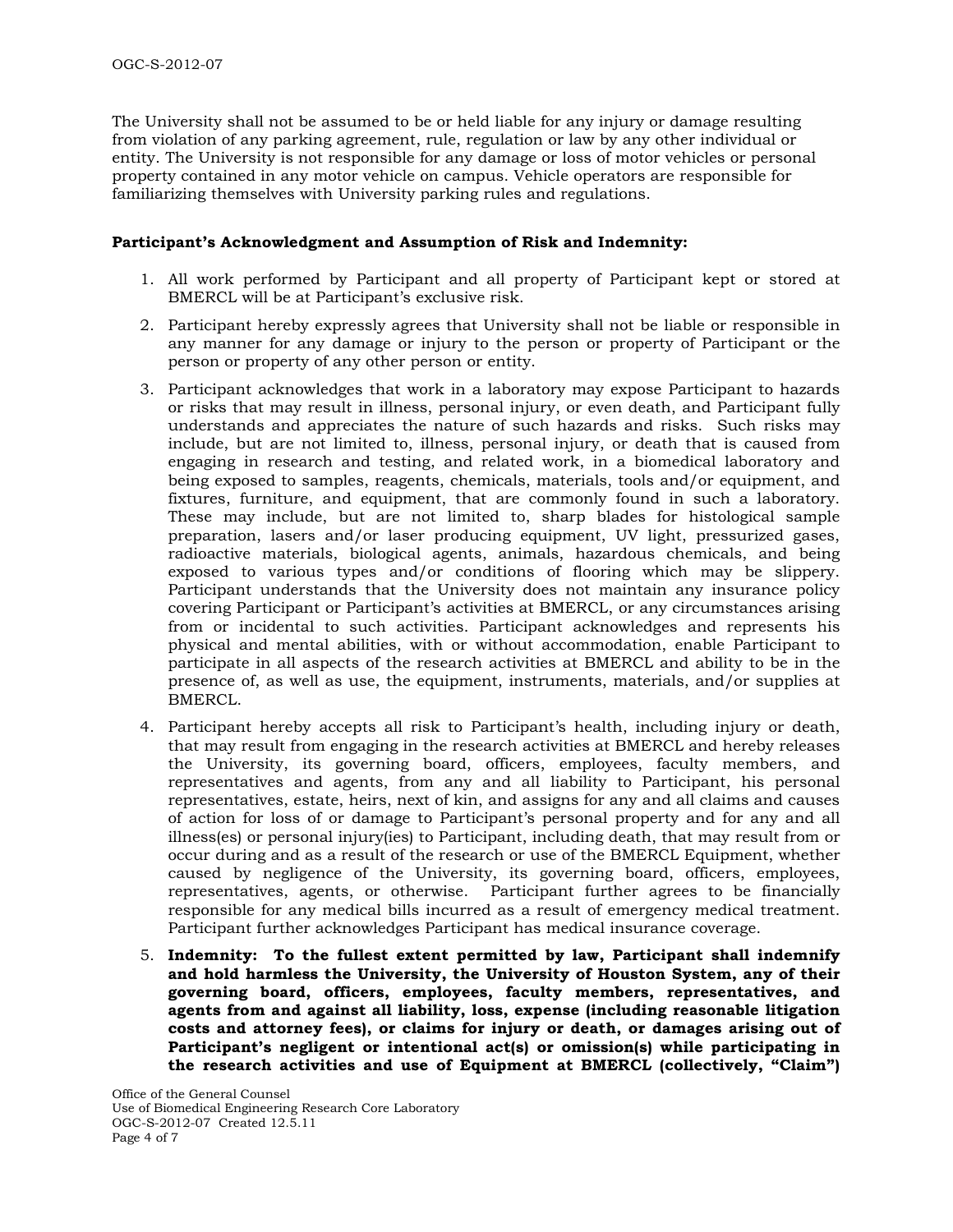### **whether or not the Claim arises from the negligence, willful act, breach of contract or violation of law by Participant, its employees, or agents, or otherwise.**

6. **Hold Harmless:** In the event that BEMRCL or any part thereof is damaged by fire or if for any reason, including any act of God, which in the judgment of University renders the fulfillment of this Agreement by University impossible, Participant hereby expressly releases, discharges and will hold harmless University, its governing board, officers, employees, representatives, and agents from any and all demands, claims, actions and cause of action arising out of any of the foregoing.

### **INSURANCE:**

- 1. Unless an appropriate University representative agrees to waive or modify the requirements as indicated in subsection (2) below, Participant shall comply with the following requirements ("Insurance Requirements"): Participant shall maintain Commercial General Liability insurance coverage of \$1,000,000 per occurrence. If, during the Term, Participant will enter University property, Participant shall also maintain the following insurance: (i) Worker's Compensation coverage as required by law with statutory limits for the State of Texas, including Employers Liability coverage of \$1, 00,000 per accident; (ii) Commercial Automobile Liability coverage of \$1,000,000 Combined Single Limit; All policies must contain a waiver of subrogation against University. Commercial General Liability and Commercial Automobile Liability policies must name University as Additional Insured. Participant shall provide Certificates of Insurance evidencing the Insurance Requirements prior to the start of work. Participant shall, at its expense insure Participant's personal property and equipment located at the University or in BMERCL. Participant acknowledges that neither BMERCL nor the University shall be responsible for carrying insurance of any kind on Participant's personal property and equipment and that the University and/or BMERCL shall not be obligated to repair or replace the same in the event of a fire or other casualty affecting the University, BMERCL or the facility.
- 2. If the Insurance Requirements are not applicable to the Services or if University otherwise chooses to waive or modify such requirements for purposes of this Agreement, the appropriate University representative may waive the requirements by initialing here or modify the insurance requirements by attaching a signed addendum with a modification of the insurance requirements approved by Risk Management and the Office of General Counsel.

**Publicity:** Participant shall not use University's name, logo or other likeness in any press release, marketing material or other announcement without University's prior written approval.

**Waiver:** Waiver by either Party of a breach or violation of any provision of this Agreement will not operate as a waiver of any subsequent breach.

**Survival:** Termination or expiration of this Agreement will not affect the Parties' rights or obligations that, by their nature and context, are intended to survive termination or expiration.

**Electronic Delivery:** Execution and delivery of this Agreement by exchange of email or fax copy containing the signature of a Party will constitute a valid and binding execution and delivery of this Agreement by such Party.

**Limitations:** Terms and conditions of this Agreement will only be binding on University to the extent permitted by the Constitution and laws of the State of Texas.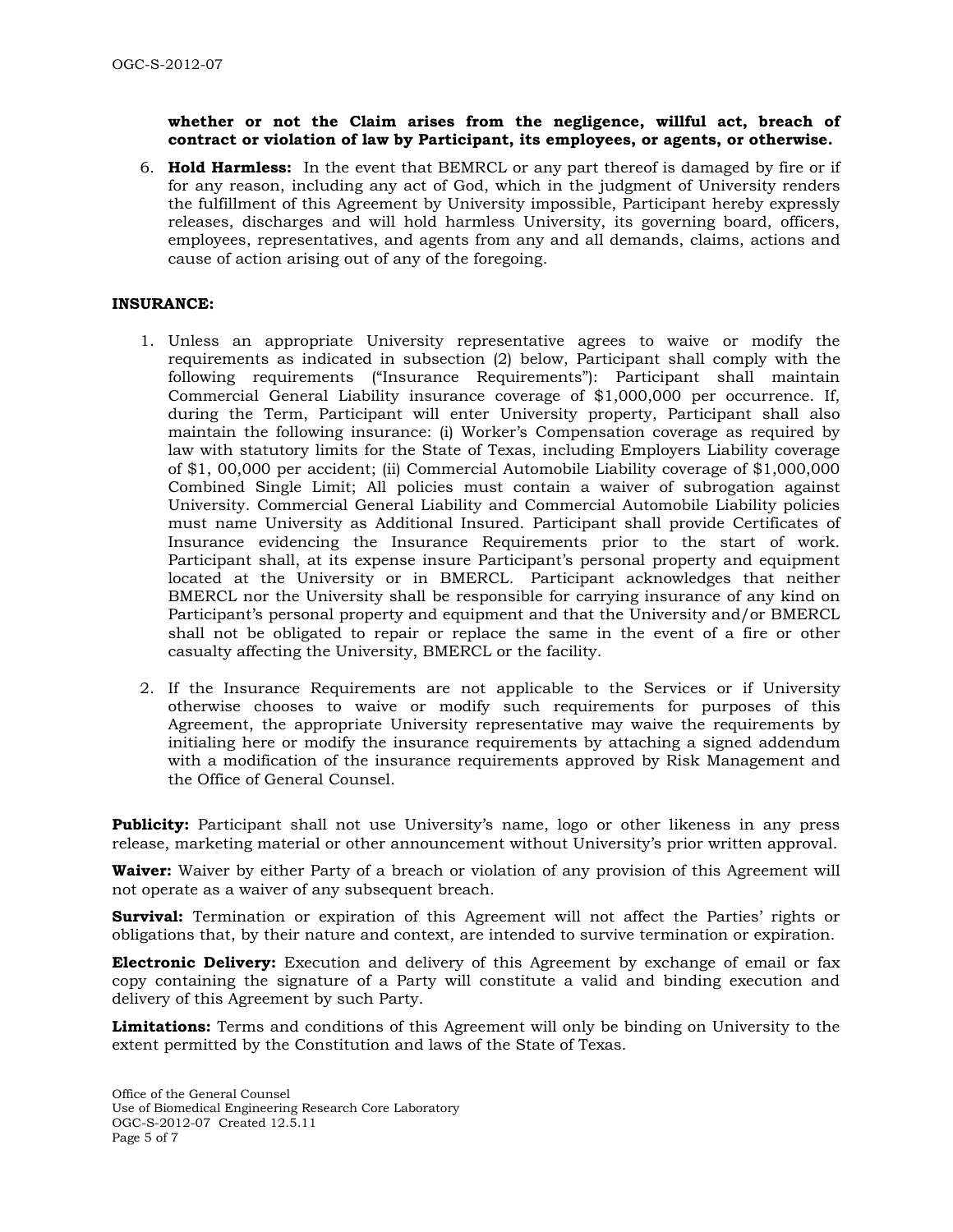**Governing Law; Venue:** This Agreement will be governed by the laws of the State of Texas without regard to choice of law principles. In the event of any suit or action arising from this Agreement, the Parties consent to jurisdiction of the courts in Harris County, Texas.

**Miscellaneous:** This Agreement, together with any Attachment(s), constitutes the entire agreement between the Parties with respect to the subject matter hereof, and supersedes all prior contracts, agreements, representations and understandings made by the Parties relating to such subject matter. This Agreement may not be amended or otherwise modified except by the written agreement of both Parties. The invalidity or unenforceability of any provision(s) of this Agreement will not impair the validity and enforceability of the remaining provisions.

**Termination:** University may terminate this Agreement in writing at any time. The University will have the right, in its sole discretion, to terminate this Agreement and withdraw consent without notice should the University reasonably believe the samples, or any reagents used, will present potential hazards, or should Participant misuse the Equipment or privileges accorded under this Agreement.

**Notice:** Any notice required or permitted by this Agreement must be in writing and addressed to the Party at the address set forth below, or such other address as is subsequently specified in writing. Notices will be effective as of the date: (i) delivered by hand, (ii) delivered by national courier service or Registered/Certified Mail, postage prepaid, return receipt requested, or (iii) received by facsimile.

## **To University:**

Department of Biomedical Engineering University of Houston Attn: 3605 Cullen Blvd, Room 2027

Houston, Texas 77204-5060

#### **with a copy to:**

Office of the General Counsel University of Houston Attn: Contract Administration 311 E. Cullen, Ste. 311 Houston, TX 772042028

| To Participant: |  |  |
|-----------------|--|--|
|                 |  |  |
|                 |  |  |
| Address:        |  |  |
| with a copy to: |  |  |
|                 |  |  |
| Address:        |  |  |
|                 |  |  |

**Breach Of Contract Claims:** To the extent Chapter 2260 of the Texas Government Code is applicable to this Agreement and not preempted by other law, the dispute resolution process provided by Chapter 2260 and the rules adopted by the Texas Attorney General will be used by the Parties to attempt to resolve any claim for breach of contract made by Participant against University that cannot be resolved in the ordinary course of business.

**Funding Contingency:** University's performance under this Agreement may be dependent upon appropriation of funds by the Texas State Legislature ("Legislature") and/or allocation of funds by University's Board of Regents ("Board"). If the Legislature fails to appropriate the necessary funds or the Board fails to allocate the necessary funds, University may terminate this Agreement without liability by providing written notice to Participant.